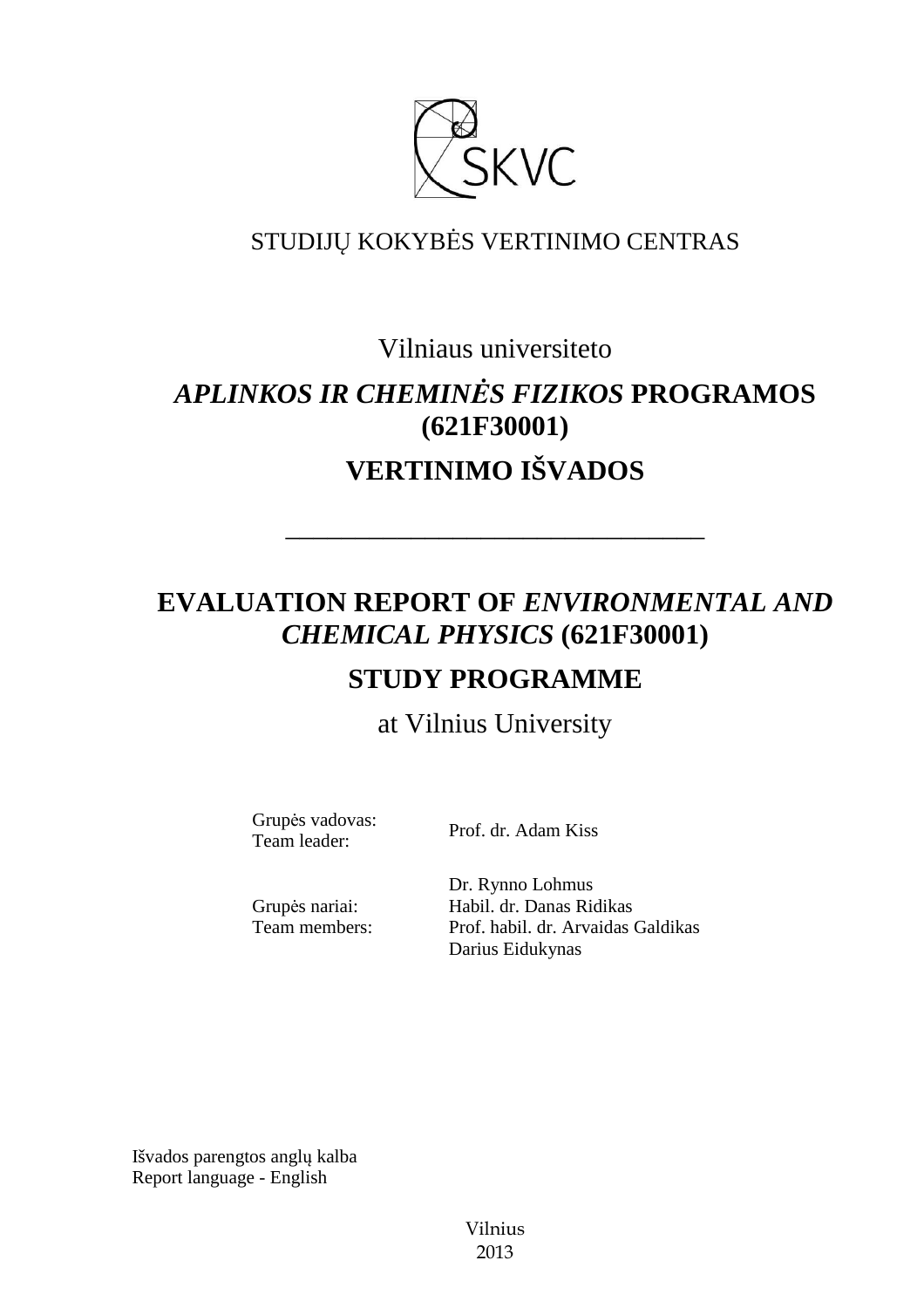### **DUOMENYS APIE ĮVERTINTĄ PROGRAMĄ**

| Studijų programos pavadinimas                           | Aplinkos ir cheminė fizika |
|---------------------------------------------------------|----------------------------|
| Valstybinis kodas                                       | 621F30001                  |
| Studijų sritis                                          | Fiziniai mokslai           |
| Studijų kryptis                                         | Fizika                     |
| Studijų programos rūšis                                 | Universitetinės studijos   |
| Studijų pakopa                                          | Antroji                    |
| Studijų forma (trukmė metais)                           | Nuolatinė (2)              |
| Studijų programos apimtis kreditais                     | 120                        |
| Suteikiamas laipsnis ir (ar) profesinė<br>kvalifikacija | Fizikos magistras          |
| Studijų programos įregistravimo data                    | 2000-06-16, Nr. 831        |

### **INFORMATION ON EVALUATED STUDY PROGRAMME**

–––––––––––––––––––––––––––––––

| Title of the study programme:                          | <b>Environmental and chemical physics</b> |
|--------------------------------------------------------|-------------------------------------------|
| State code                                             | 621F30001                                 |
| Study area                                             | Physical sciences                         |
| Study field                                            | Physics                                   |
| Kind of the study programme                            | University studies                        |
| Study cycle                                            | Second                                    |
| Study mode (length in years)                           | Full-time (2)                             |
| Volume of the study programme in credits               | 120                                       |
| Degree and (or) professional qualifications<br>awarded | <b>Master of Physics</b>                  |
| Date of registration of the study programme            | 16/06/2001, No. 831                       |

### Studijų kokybės vertinimo centras

©

The Centre for Quality Assessment in Higher Education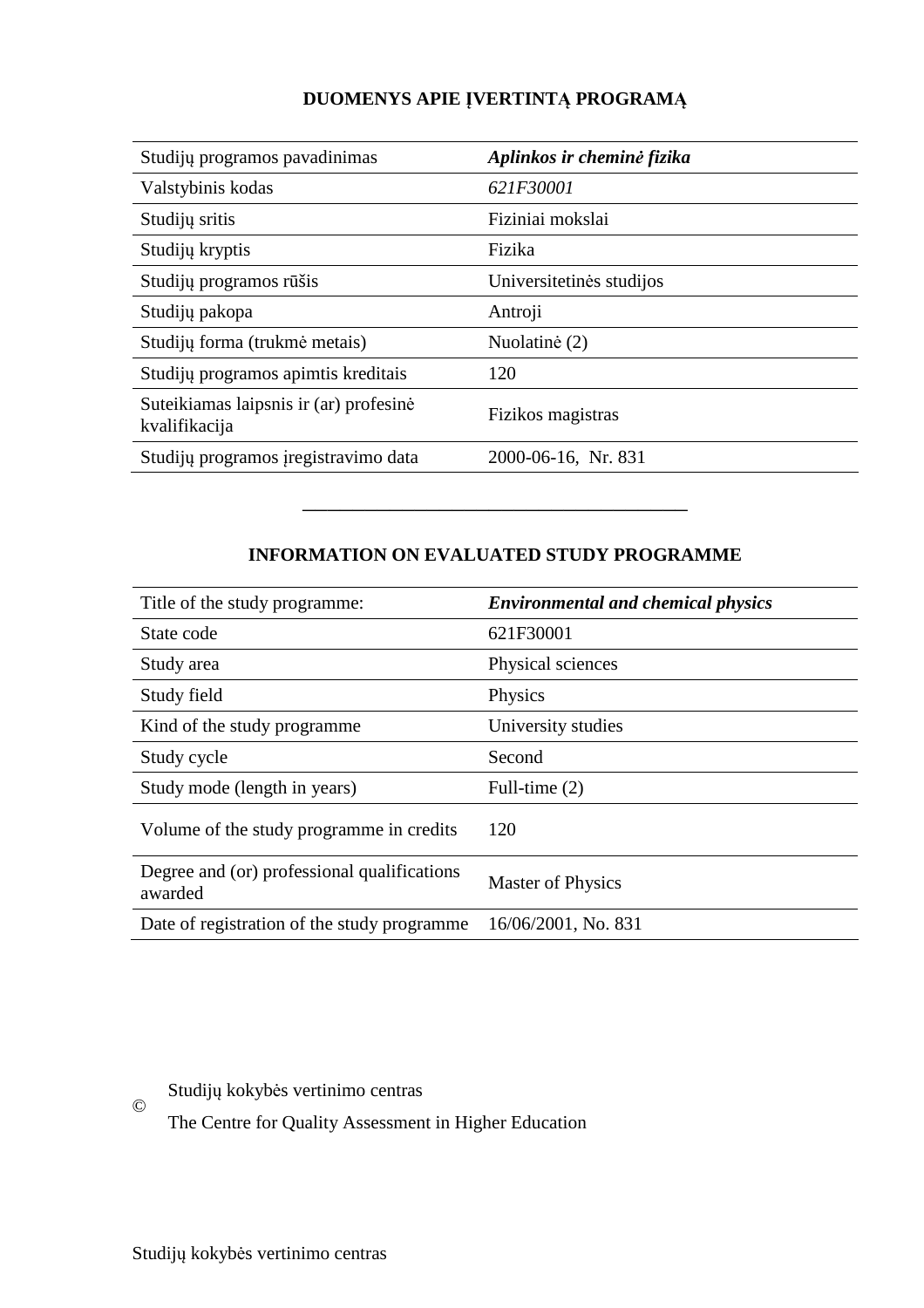## **CONTENTS**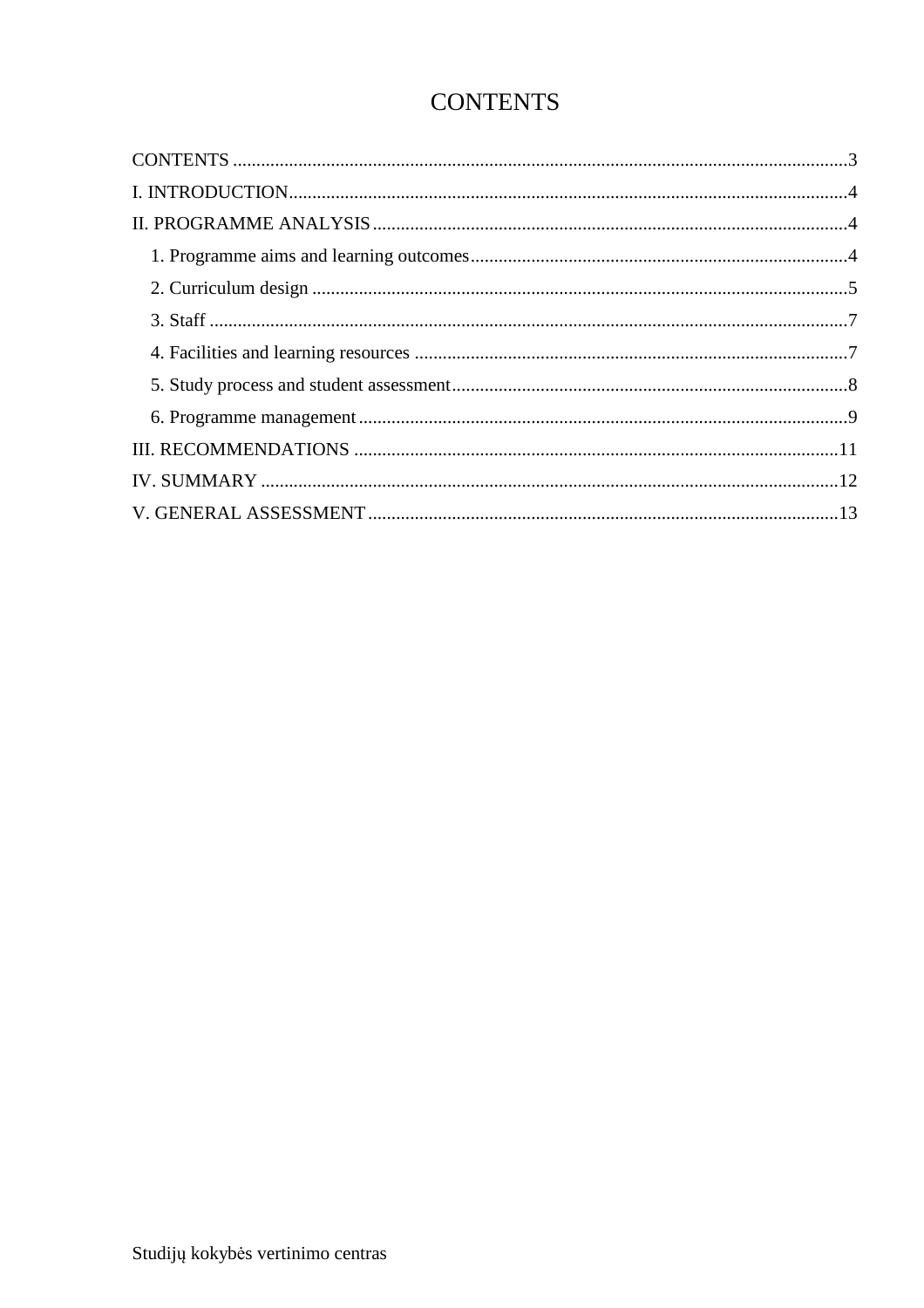#### I. INTRODUCTION

The Evaluation Report was prepared about the Study Programme of *Environmental and Chemical Physics* at Vilnius University (hereinafter VU). This second cycle programme is in the Study area őf Physical Sciences, its study field is Physics and gives out a qualification degree of Master of Physics. The programme was registered on 16/06/2001 (No. 831). The members of the Expert Team, who were responsible for the Evaluation Report, were selected and appointed by the Centre for Quality Assessment in Higher Education of Lithuania. The personal composition of the Team can be seen on the cover page of the Evaluation Report.

 The study programme is one of the nine second cycle programmes in Physics at the Faculty of Physics at Vilnius University. This programme is an important member of the second cycle programme family, because its topics deal with one of the field of physics, which is very needed by the modern society and by Lithuania in particular. The *Environmental and Chemical Physics* master programme belongs to the field of science, whose graduates care about the environmental problems unavoidably showing up with the technological development of the 21<sup>st</sup> century.

 The Evaluation Report has been prepared on the basis of the study of the Self Assessment Report and with the help of a series of group discussions with different teams of affected people on the  $10^{th}$  of October, 2013. There was a discussion (already on the  $8^{th}$  of October) with the administration staff, on which every responsible partners were present from the side of the Faculty of Physics. A meeting was organized with the staff responsible for preparation of Self-Assessment Report (two members of the staff were there). Then the Expert Team had a meeting with the teaching staff (7 people, about half of the teachers, were present) and with the students (4 students, about a quarter of all the students of the programme were there). The Expert Team - already on the 8<sup>th</sup> of October - visited the auditoriums, libraries of the departments, teaching laboratories used in the educational process. The experts had possibility to familiarize with the thesis documents of the graduates of the master programme. It was followed by meeting with alumni (3 persons participated) and with a discussion with social partners, with 3 persons representing top managerial positions. The site visit was concluded by a discussion with the partners responsible for the master degree study programme *Environmental and Chemical Physics*.

 All these steps of the evaluation process took place without any disturbing affairs, fully according to the rules of the Centre for Quality Assessment in Higher Education of Lithuania. The Expert Team evaluated all the gathered information in closed section. The Evaluation Report of *Environmental and Chemical Physics* was accepted by all members of the Expert Team with a one vote will.

#### II. PROGRAMME ANALYSIS

#### *1. Programme aims and learning outcomes*

This study programme has four well formulated and interlinked aims. After graduating the students:

- A. Will acquire competences directly related to the application of modern achievements in physics and mathematics in the fields of environmental and chemical physics;
- B. Will become familiar with contemporary tools and methods of materials science experimental research and the ability to apply those tools in practical activities;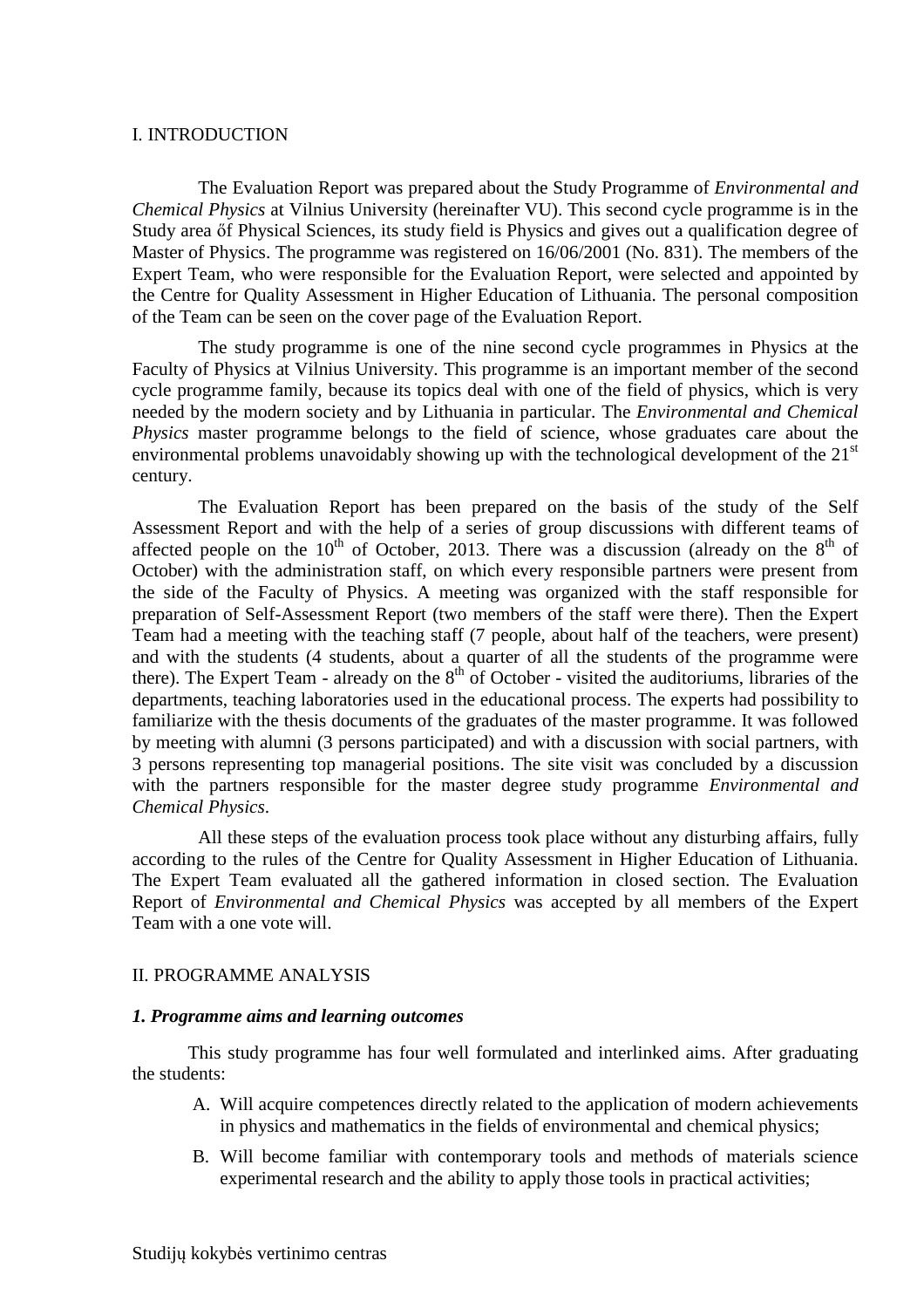- C. Will become aware of the importance and of the methods of the solution to the contemporary global problems in the areas of environmental research, environmental protection, and chemical physics; the awareness of scientific and technological breakthroughs which are applied now or will be applied soon in those areas;
- D. Will acquire the ability, both individually and as a team, to adequately participate in the global discourse on the issues of environmental and chemical physics through work publications and presentations at scientific conventions, as well as in the esphere via the Internet networks.

The Experts Team concludes that the aims and corresponding learning outcomes of the study programme are clear, self-consistent and comply with legal, scientific and pedagogical requirements; they are also publicly accessible.

The Expert Team also acknowledges the fact that the learning outcomes of the given study programme focus on deeper understanding of physical principles and the use of natural laws and mathematical relations to solve problems in the fields of environmental research, radiation safety and modern materials science. Therefore there is a clear complementarity with similar type study programmes active in other Universities, that are based more on direct applications and engineering principles.

An additional strength of this programme is that it is well equilibrated in terms of theoretical and practical courses, thanks to wide and modern experimental facilities available. It is also nicely complemented by the concrete examples of various applications in environment, radiation protection and materials research. Without any doubts the graduates from this programme will be able to update and boost their knowledge and to apply it in a rapidly changing labor market, being continued research at doctoral studies or subject related industries.

The Expert Team also acknowledges that the programme has been quite dynamic in the last few years thanks to its continuous upgrading in terms of the structure (new course-units are incorporated instead of less relevant ones) as well as the content (the latest scientific advances in the fields of environmental and chemical physics are presented, new technologies and experimental methods are introduced, etc,). The programme managers should continue their efforts to keep the experimental laboratories up to dated and ensure their necessary funding for justified upgrades, including sufficient budget for operation and maintenance.

#### *2. Curriculum design*

The programme is composed so that the students get familiar with the latest concepts and theoretical approaches together with experimental methods dedicated in the field of environmental and chemical physics. Within this, students have to acquire skills to perform targeted experiments, analyze and summarize their results. Also the latest scientific facilities and recent scientific achievements are included to ensure comprehensive background and fulfill the defined aims of the study programme. A significant part of the programme is dedicated to the experimental work both in educational and scientific laboratories, especially by encouraging the students into scientific research. Both compulsory and optional course units as well as practical tasks are oriented to this activity. Students are encouraged to take part in research work as early as in their first semesters of studies, providing course papers and laboratory tasks in research laboratories; in the second year of studies specialization practical activity is introduced and a lot of time is dedicated for final thesis preparation.

The content of the programme and the sequence of the course units are balanced between theoretical aspects and practical experiences providing basic knowledge, experimental skills and analytic, synthetic and assessment skills in two main directions: 1) environmental research related topics like radiation safety and material science methods, 2) chemical physics methods especially by the use of different spectroscopic approaches. There is also adequate amount of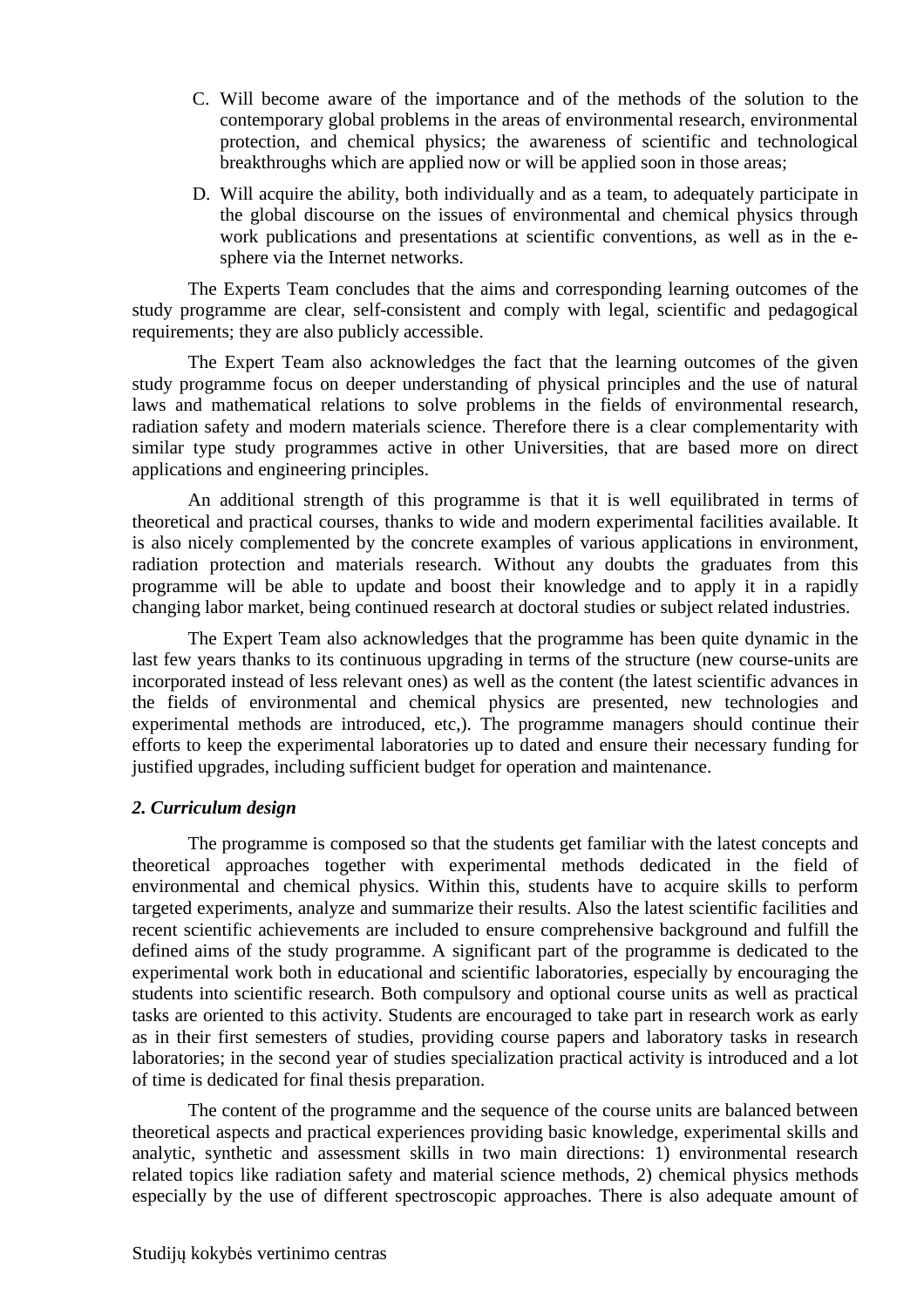theoretical courses presented to support experimental methods background. While choosing optional subjects, the students have a possibility to focus on their preferred direction. The choice corresponds to a top-level research performed on these directions in Lithuania. The study programme has updated several courses and introduced also new ones. The main changes were as follows:

In the 1st semester – 'Applied Optics' was replaced by 'Digital Optics'; 'Nuclear Incidents Analysis' was replaced by 'Safety in Nuclear Energy'; 'Process Modeling' was discarded, whereas the contents of 'Physics of Molecular Processes' were extended; 'Physics and Chemistry of Surfaces' was incorporated into a new course-unit 'Physics of Surfaces and Nano-materials'.

In the 2nd semester – the course-unit 'Experimental Spectrometry' was updated (the equipment for laboratory work was substantially replaced and renewed); new course-units were introduced: 'Physics of Surfaces and Nano-materials', 'New Systems of Nuclear Energy' and 'Optical Biosensors'. 'Quantum Fields', 'Elementary Particles and Cosmology', 'The impact of Electromagnetic Radiation on Humans' and 'Application of Group Theory in Spectroscopy' were discarded (the latter two were integrated in other course-units).

In the 3rd semester – the course-unit 'Nuclear Reactor Physics and Neutronics' was removed to the 2nd semester, whereas 'Kinetic Spectroscopy' was shifted to the 1st semester. The following new course-units were introduced: 'Modern Vibrational Spectrometry', 'Spectrometry of Nanosystems', 'Physics of Heat and Mass Transfer' and 'Applied Nuclear Spectrometry'.

The 4<sup>th</sup> semester focuses exclusively on the accomplishment of the final Master thesis. All changes have modernized the study programme. All these topics are related to the environmental issues and therefore have significant impact monitoring Lithuanian environmental situation. Only highly qualified specialists who are able to analyse and assess, can initiate and develop this topic. The programme also contains certain courses improving the students' basic preparation in physics, necessary to master special courses at a higher level. All abovementioned aspects ensure the balanced and well-spread distribution of lectures. With this Expert Team also confirms the fulfillment of legal requirements of the study program.

However, as many spectroscopic methods are directly related to the biology related investigations, Expert Team recommends including introductory course about biology related challenges. This is directly related with programme aims concerning environmental in chemical physics application aspect and helps to create synergy. The study subjects and modules are well designed and divided rationally between semesters.

The overall list of courses is relevant to the study programme and there are no repetitive courses. The levels of the courses correspond to the study programme level. The scope of the programme covers mostly learning outcomes. Most of the study programme aims are also covered with courses.

Another issue is related with final thesis documents. In most cases the thesis composition was not clearly presented. Only one out of 10 reviewed thesis abstract started with sentence: "The aim of current work is..". Others just described the content, the activities and measurements results. Therefore, Expert Team recommends explaining more in detail to the students the final thesis composition style and format. One possible way for it could be introducing a new course about presentation of scientific articles and thesis documents. As stated in one learning outcome, the student "Will be able to provide scientific content to professional audience in scientific conferences, publications as well as in e-sphere, e-conferences via the Internet networks; will be able to collect the information necessary for work." there should be probably an additional mandatory course about composing scientific reports and thesis documents.

Another issue is with achieving professional knowledge in English. In communication with students they presented their will to have more seminars presented by foreign scientists to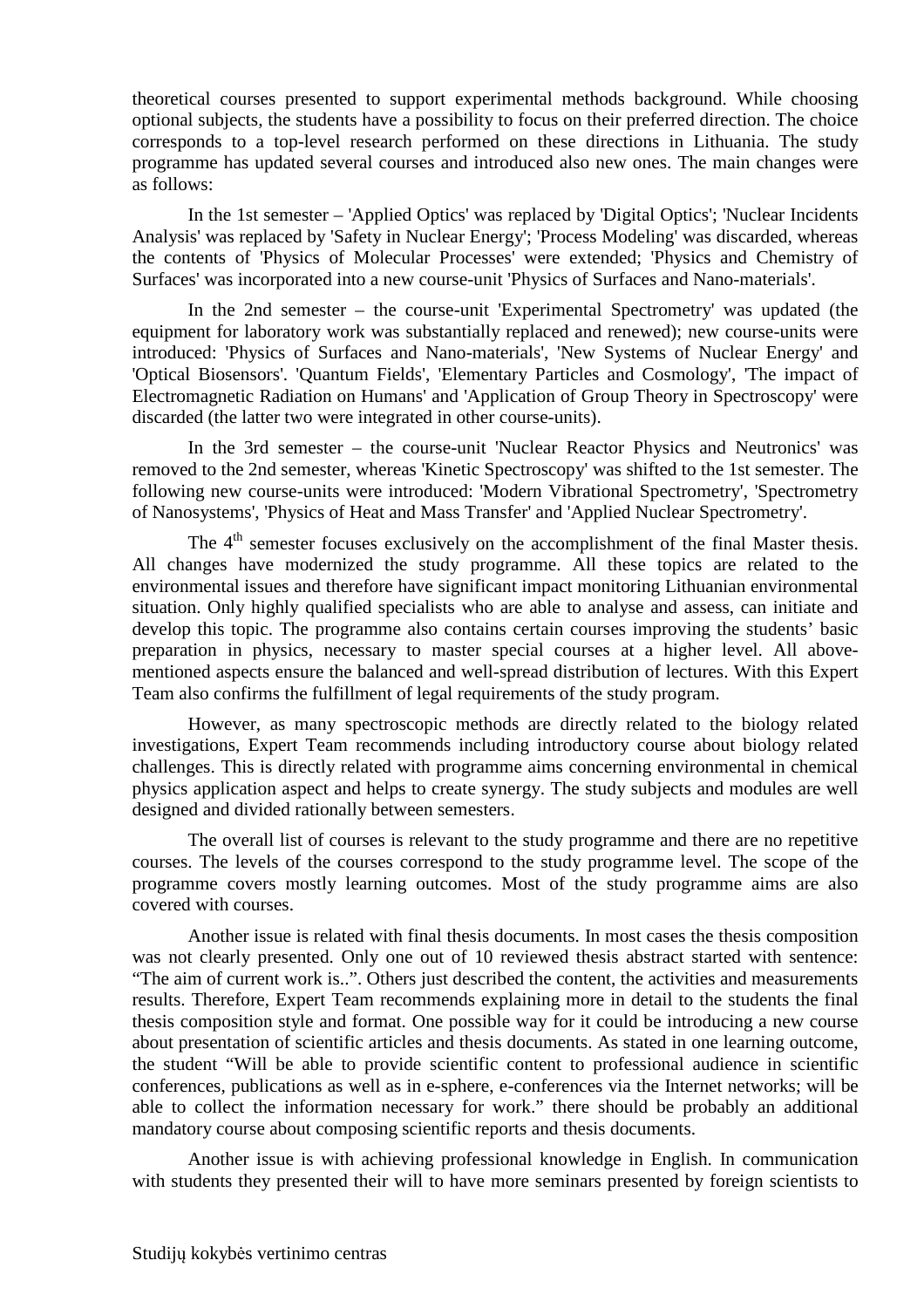engage more updated knowledge's and therefore improve their scientific language. Expert Team encourages study programme leaders to find more lecturers from abroad.

One of the strongest aspects in this particular study programme is well-motivated lecturers with strong scientific background. It is not typical that study programme lector is also active in teaching and same time successful in high-level science. Most of lectures have related scientific interests and therefore there is a direct link between course content and latest achievements in science.

Students also expressed their will to concentrate weekly based lectures in two days to have more consistent time in scientific labs. One potential improvement issue is to tighten relationships with institutions outside of the University for providing students additional practice opportunities. Therefore it is highly recommended to establish new or strengthen existing contacts with them for students practice places.

#### *3. Staff*

The teaching staff is optimal for this study programme. The staff of 16 teachers of the Faculty of Physics work with the students of the second cycle study programme *Environmental and Chemical physics*: 9 professors (6 habilitated doctors, 3 academic doctors) and 7 associated professors (all doctors of science). 5 professors and 3 associated professors work at the University in full-time positions, whereas the other staff are employed under the fixed-time work agreements. Practical work experience of the teachers is approximately 31.5 years, teaching experience – 18.5 years. The average age of the teaching personnel is sustainable as it currently is 56. Only the staff of the Faculty of Physics and of the Centre for Physical Sciences and Technology is involved in the implementation of the study process. The lectures, practical classes and laboratory work are run by habilitated doctors and professors or doctors associated professors. In the Master programme there is one teacher whose main workplace is not Vilnius University, Faculty of Physics. He is a graduate of the Faculty of Physics, now a doctor of sciences who works as the Head of a department at The State Nuclear Power Safety Inspectorate. Expert Team confirms the importance of engagement of the lecturers outside of the University.

The average contact workload of the teachers who work in the second cycle programme *Environmental and Chemical Physics* is 48 working hours. Apart from the pedagogic work, all academic staff is engaged in scientific research participating in various national and international projects. The results of those projects are continuously being used in updating the contents of the course units. This is mandatory for course units related to modern spectroscopic methods. Participation in scientific and methodological projects is directly related to the teachers' qualification development. All teachers are experts in their own topic and that ensures the teaching subject quality. Many lecturers have outstanding H-index that confirms above made statements. Teaching staff is financially encouraged to publish articles by being offered salary bonuses. The majority of the programme's lecturers has experience in working at European universities, have productive academic contacts with foreign scientists.

During the site visit, students expressed their will to have more lectures in English. This could help them into entering to the real scientific work internationally. Expert Team encourages study programme leaders to engage more foreign lecturers into study process through seminars or lecture courses. Faculty administration is also active in recruitment of new teaching personnel. Among the PhD students who have defended their thesis in the faculty the best ones are invited to teach.

#### *4. Facilities and learning resources*

The premises for studies are adequate both in their size and quality. Study programme *Environmental and Chemical Physics* has 5 study laboratories and one classroom for lectures and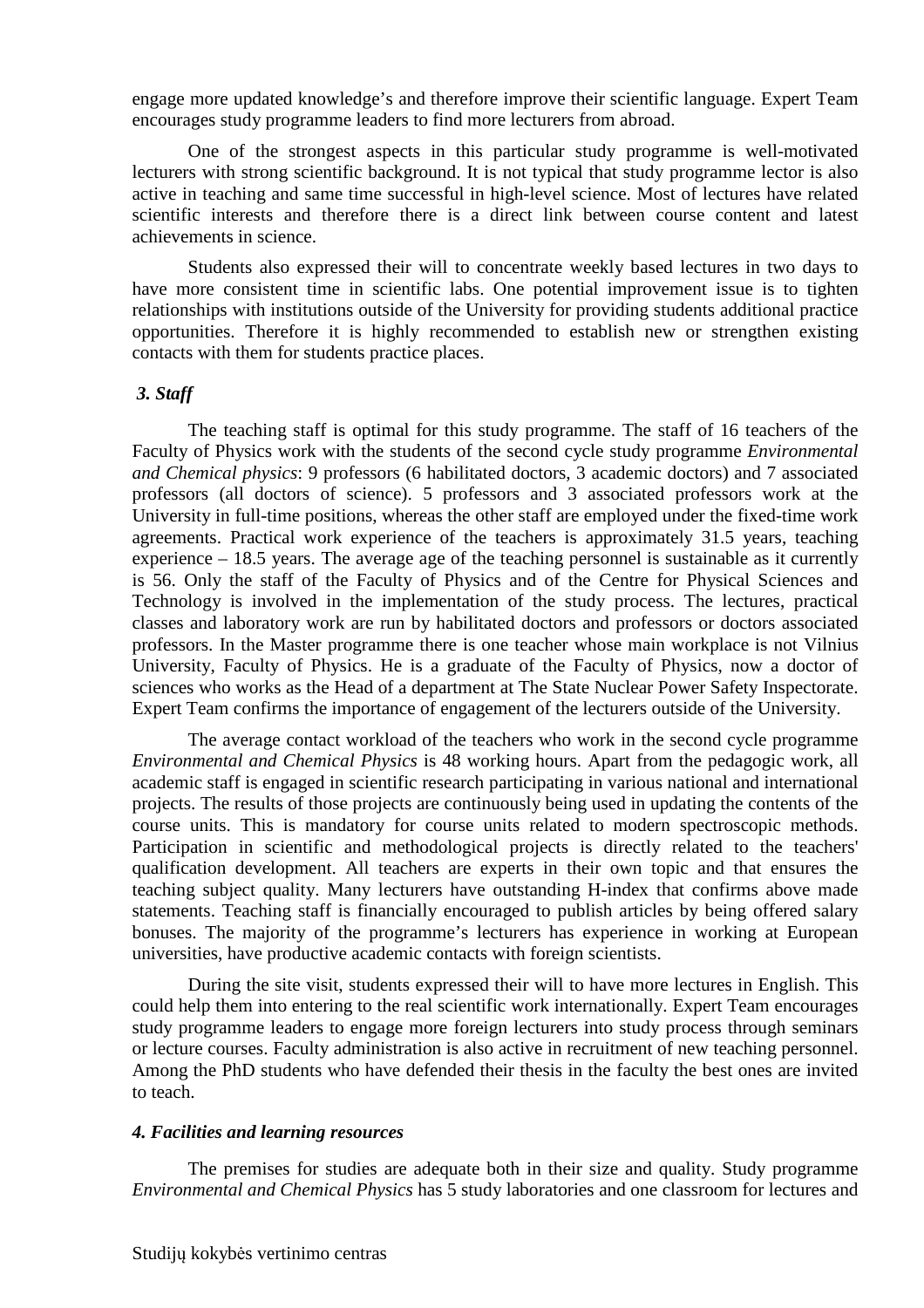seminars at the VU Department of General Physics and Spectroscopy. Besides, other classrooms are also available for the students of this and other study programmes. The classroom of the Department of General Physics and Spectroscopy (42 sq. m, 48 working places) underwent repairs in 2010; the classroom furniture was replaced (15 000 Lt) and a stationary multimedia projector was installed. Physical experiments are performed in 5 study laboratories and computer classrooms, which are located in the VU Information Technologies Application Centre (47 computers in total). Some laboratory work is partially performed in the scientific research laboratories of the Department of General Physics and Spectroscopy.

The teaching laboratories are constantly renewed and equipped with new scientific devices by using EU structural funds and National Complex programme. Currently, the existing material resources are sufficient to prepare the students of the Master programme *Environmental and Chemical Physics*. Some equipment was acquired on the initiative of the employees as a result of keeping in touch with the Faculty graduates who work in business companies. The VU students of the programme *Environmental and Chemical Physics* perform their professional practice in various organisations including abroad institutions Dresden Technical University, Germany, Lund University, Sweden, and University of Copenhagen, Denmark etc. Co-operation with businesses (e.g., UAB 'Optolita', Altechna', 'Sprana') opens new opportunities both for research and for studies of better quality including potential job opportunities.

 Department is gradually renovating teaching premises of the faculty, installing new equipment and launching various teaching programmes, adding new text books to the library funds, and introducing the contents and the materials of the course-units online. In 2011, the library received new books of 25 titles, prepared for the *Environmental and Chemical Physics* study programme. Several textbooks as well as abundant study material available online have been specially prepared for the programme at Vilnius University. This study material is available on the website of the Department of General Physics and Spectroscopy. The current methodological resources are sufficient to efficiently run the programme. New books for the programme are purchased by the VU library on the teachers' recommendation. Teaching materials are adequate and accessible.

 VU Library subscribes over 50 global databases which make it possible for the University library users to read different scientific journal articles. VU library is modern, computerized with free internet palaces and free WiFi connections and easily accessible for students. VU library subscribes a number of databases related to the subject-matter of *Environmental and Chemical Physics* study programme. Study literature is added to the library funds every year. New books are purchased in VU library according to teachers' recommendations. The students can also connect to the subscribed databases from their homes by using the University supplied VPN (Virtual Private Network) service.

#### *5. Study process and student assessment*

The persons who graduate in the first cycle physical, technological and biomedical university studies and have a Bachelor's qualification degree in these research areas can be admitted to the second study cycle of the *Environmental and Chemical Physics* programme. The candidates who graduate in other research areas need to attend introductory courses of the study programme and to present a thesis on the topic of physical research areas. So, the admission requirements are well-founded.

The organization of the study process ensures an adequate provision of the programme and the achievement of the learning outcomes. The ratios of time in first there semesters are about: for lectures 30%, workshops 10% and autonomous work 60%. Fourth semester is entirely dedicated for thesis preparation by autonomous work and in coordination with thesis supervisor. The students of the study programme *Environmental and Chemical Physics* have an opportunity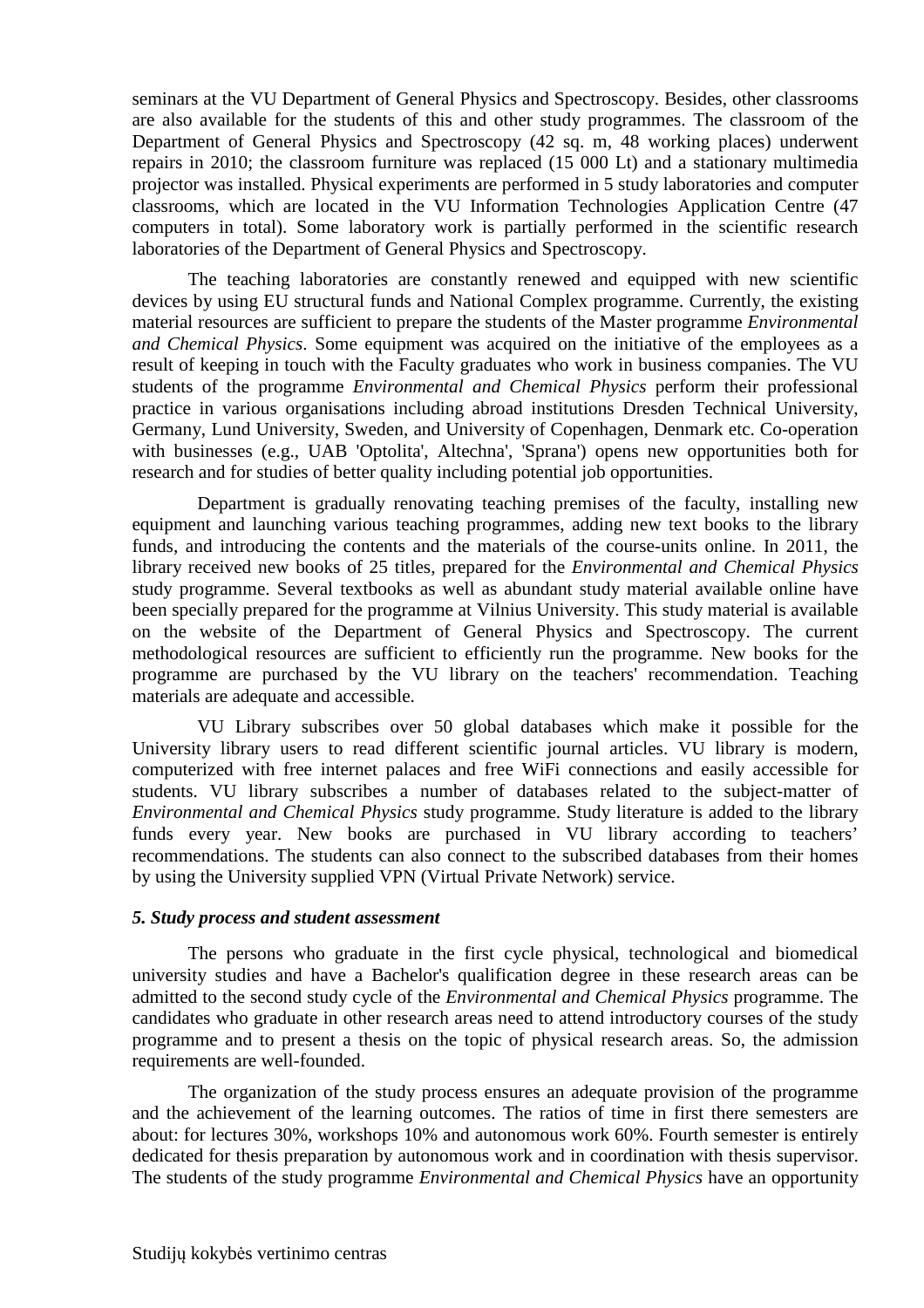to attend scientific seminars that are run at the Faculty of Physics, as well as at the Centre for Physical and Technological Research.

Students are encouraged to participate in research work because they need to prepare final thesis for master degree. The Master final project is carried out at the departments of the Faculty of Physics, research institutes and various manufacturing enterprise. The student's theoretical research or experimental work is supervised by the Faculty teachers with a scientific degree who are actively involved in a corresponding field of research.

 Students have opportunities to participate in student mobility programmes, but not many students of the programme *Environmental and Chemical Physics* do so (12 students during 5 years). One of the reasons is: on students' return from the ERASMUS studies, they have to catch up with the rest of the students and finish research projects started, to attend theoretical courses for which they would need the knowledge of the course-units of the Faculty of Physics which they would have missed during their leave. Some flexibility in this regard needs to be worked out.

The higher education institution ensures an adequate level of academic and social support. Parts of the students receive merit-based grants for academic achievement. Previously as many as 30% of the students would receive grants. As the financing procedures changed in 2009, around 13% of students receive grants, which are of two types – ordinary (195 Lt) and increased (325 Lt). Need-based social scholarships can be allocated to students from economically disadvantaged backgrounds. These grants are distributed by the Students' Representation Office.

The assessment system of students' performance is clear, adequate and publicly available. The students' knowledge and progress are assessed on the basis of 'The assessment procedures of study progress at Vilnius University', approved by the VU Senate Committee. The cumulative assessment system applies to most course-units. The specific progress assessment methods for each course-unit are outlined in course-unit descriptions and are well known for students.

Professional activities of the majority of graduates meet the programme providers' expectations. Up to 50 % continue their studies in the third study cycle (PhD studies) to gain a doctor's degree (at Vilnius University, at the institutes of The Centre for Physical Sciences and Technology, and other Lithuanian and foreign universities). The rest of the students usually find jobs in various institutions that are related to environmental protection, materials science, radiation protection, etc. Professional activity field research into the employment of the graduates of the *Environmental and Chemical Physics* programme revealed that employers evaluate the university qualification of most graduates of *Environmental and Chemical Physics* as good or very good.

#### *6. Programme management*

Responsibilities for decisions and monitoring of the implementation of the programme are clearly allocated. The study programme is managed by the Study Programme Committee, which is formed from the staff of the Faculty of Physics, the students recommended by Students' Representation Office, department Faculty of Physics and the representatives of social partners. The Head of the Study Programme Committee is elected from the Committee members by the majority of votes. The Study Programme Committee approves course-unit descriptions, previously approved at department meetings, and proposes to the Faculty Council to approve the changes in the programme or changes in the admission procedures. The heads of departments inform the Study Programme Committee about the shortcomings in the programme and possible ways of solution (the Heads of departments are informed by the teachers). The Head of the department is in charge of the quality of course-units related to the profile of the department and the study course of these course-units. The implementation of the study programme is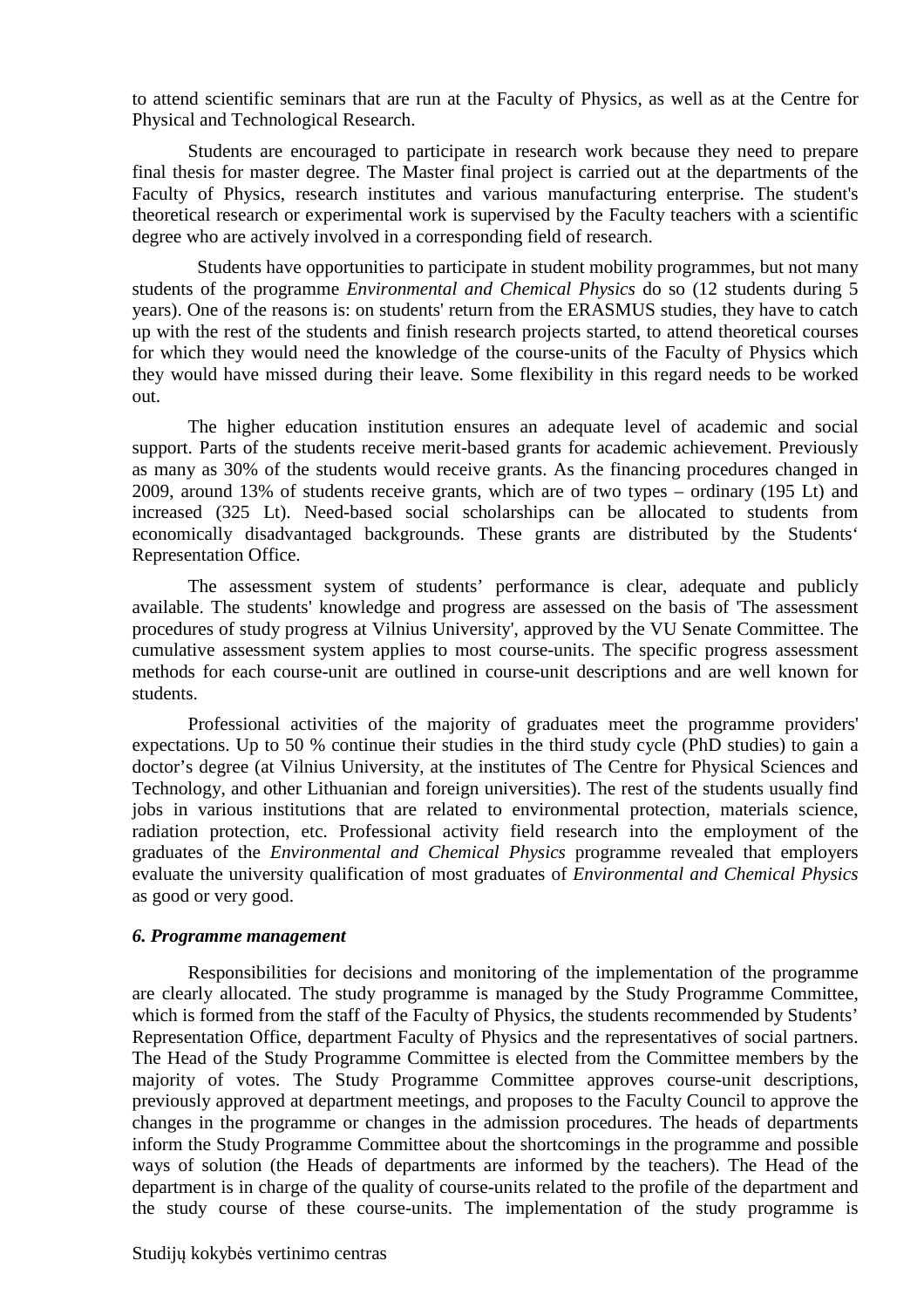administered by the Dean's office, i.e. the Dean and the Vice-Dean for academic issues. Programme administration issues are discussed at weekly meetings in the Dean's office.

Information and data on the implementation of the programme are regularly collected and analysed. The Dean's office receives information about problems with the programme from the representatives of students' self-governance. Surveys are organized to help to get feedback. Students have been surveyed online after each semester (after they had already taken their examinations). These surveys are organized by the VU Quality Management Centre. The participation in the survey is obligatory.

The outcomes of internal and external evaluations of the programme are used for the improvement of the programme. While analysing the survey data, the Study Committee of the *Environmental and Chemical Physics* programme and the Faculty Administration meet with the students and try to find out the reasons for dissatisfaction.

The evaluation and improvement processes involve stakeholders. Attention is paid to cooperation with social partners. The ideas and recommendations of the staff of the Centre for Physical Sciences and Technology (the Institute of Physics) have the most significant positive impact on the structure and quality of the study programme, especially since part of the staff teach some course-units of the programme. Data on the opinions from other institutions where VU graduates work (The State Nuclear Power Safety Inspectorate, The Radiation Protection Centre, etc.) is also collected and processed. The co-operation of the Department of General Physics and Spectroscopy with the Division of spectroscopy research of Dresden Technical University also significantly influenced the development of the current programme.

The internal quality assurance of the programme has several right elements; however they do not come together in a well-established system. It is necessary that the programme management adapt a functioning quality assurance method in the near future.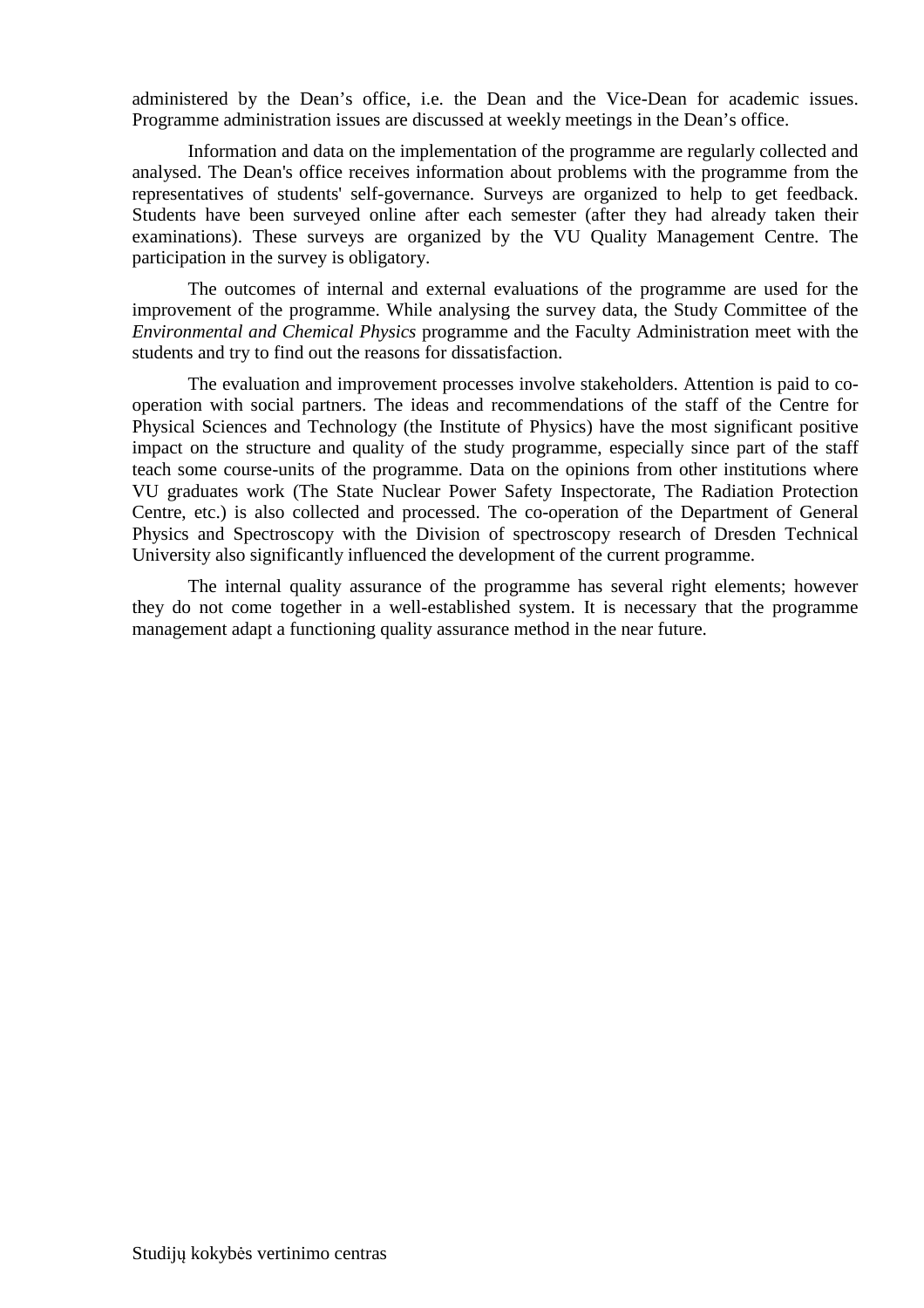#### III. RECOMMENDATIONS

- 1. The programme managers should make efforts to enhance the mobility and staff exchange, in particular for students. Various available instruments can be used for this purpose, for example, ERASMUS grants, project research grants, bilateral agreements between institutions, etc.
- 2. The programme managers should continue and strengthen their efforts in providing courses in English. This should be the case if the students' group involves some foreign students. In this regard, the programme might be promoted as capable to offer lectures and practical courses in English. Equally, invitation of more guest lecturers and scientists is strongly encouraged. Finally, students should have a chance to give a seminar or conference presentation in English.
- 3. The internal quality assurance of the programme is one of the most important prerequisite to maintain its sustainability. Therefore it is recommended that the programme management builds up a closed and detailed system of quality assurance and quality control. It should include all aspects of curriculum development, staff renewal and further training of the members, the review of material resources and all other aspects of the study process. This quality assurance system should interlock in those of the Faculty of Physics and of the Vilnius University.
- 4. The final thesis composing needs additional attention. The knowledge of presenting results should be strengthened by additional course/seminar dedicated to this topic, in particular explaining the format and structure of the diploma thesis work.
- 5. Addition of a few courses linked to medical physics and applications of nuclear techniques in modern medicine would further increase the popularity of the programme.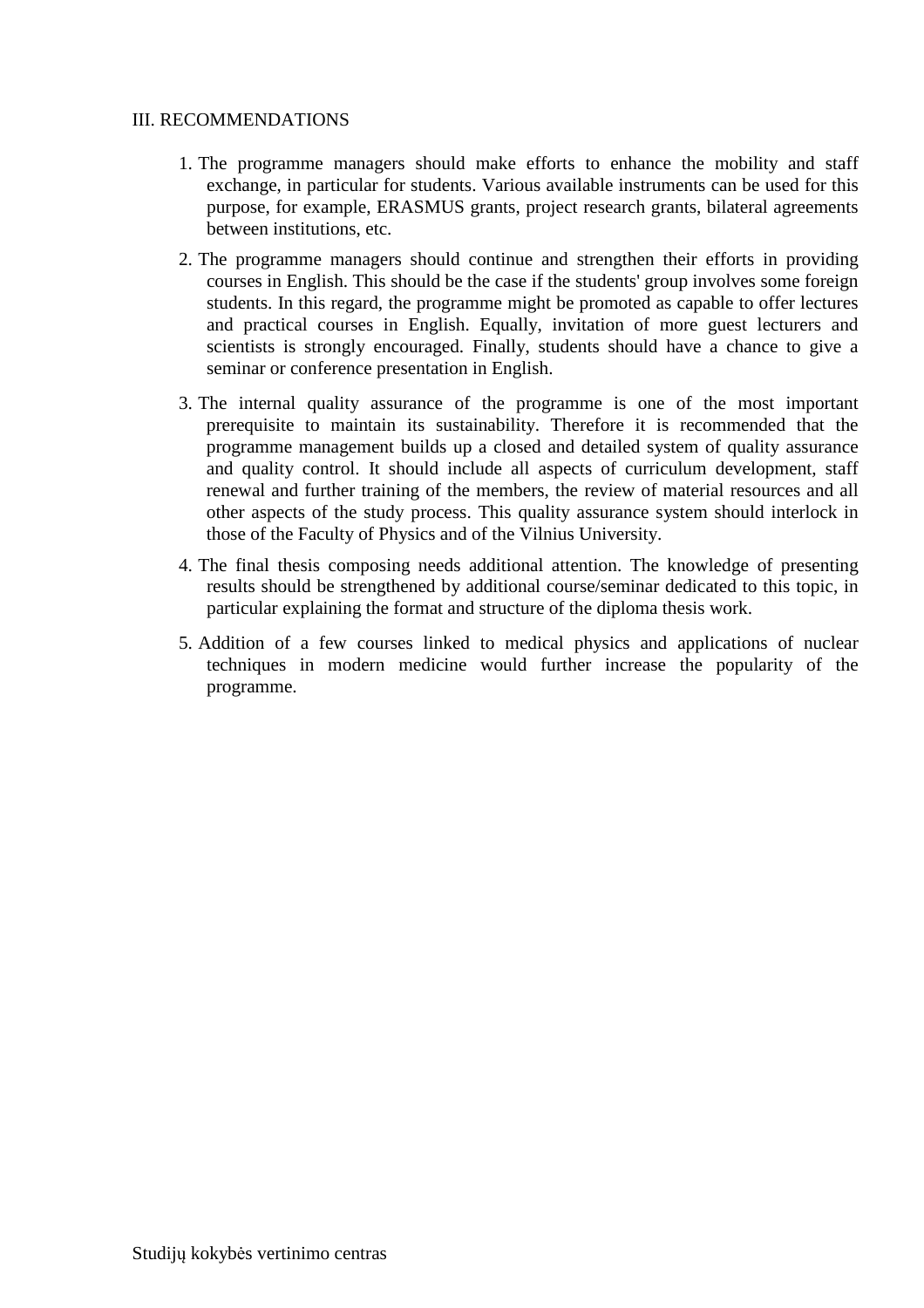#### IV. SUMMARY

The *Environmental and Chemical Physics* study programme is a needed and by the interest and problems of the country supported member of the second cycle programme family at the Faculty of Physics of Vilnius University.

The study programme gives good knowledge in master level physics and excellent in founding the Master of Physics degree. The structure of the study is well-designed and it is on high scientific level.

The laboratories for the *Environmental and Chemical Physics* had a substantial and positive development in the last years. They are on a remarkable level, even in international comparisons. The teaching staffs of this master degree programme are competent and well motivated. The curriculum design is good, logical and there is no obvious overlapping or drawbacks. The students are knowledgeable persons, who are able to work individually and in research groups.

The teaching materials are in all cases available in Lithuanian and English, as well.

The Expert Team, besides the above appreciation has several recommendations to the management of the *Environmental and Chemical Physics* second cycle programme.

The thesis works are in most cases of appropriate scientific level, sometimes they are very good. However, the structure of the thesis work documents show in many cases a structure, which does not correspond to the best international edition standards. In several cases the motivations of the work are not shown or there are no real conclusions. These parts of the thesis work documents need to be improved.

The programme should make efforts to facilitate and increase the mobility of students and staff exchange. This mobility is in fact too low. Various available instruments can be used for the purpose to change this unfortunate fact, like ERASMUS scholarships, project research grants, or bilateral agreements between institutions. The programme management should study possible other reasons and measures in order to enhance the mobility.

The programme management should continue and strengthen their efforts in providing courses in English. This should be the case if the students' group involves some foreign students. In this regard, the programme might be promoted as capable to offer lectures and practical courses in English. Equally, invitation of more guest lecturers and scientists is strongly encouraged. Finally, students should have a chance to give a seminar or conference presentation in English.

The internal quality assurance of the programme is one of the most important prerequisite to maintain sustainability. Therefore it is recommended that the programme management of *Environmental and Chemical Physics* should build up a closed and detailed system of quality assurance. The programme managers have good contacts to the stakeholders; however they do not seem to be involved in shaping the programme. The quality assurance system should include all aspects of curriculum development, staff renewal and further training of the members, the material resources and all aspects of the study process. This quality assurance system should interlock in those of the Faculty of Physics and of the Vilnius University.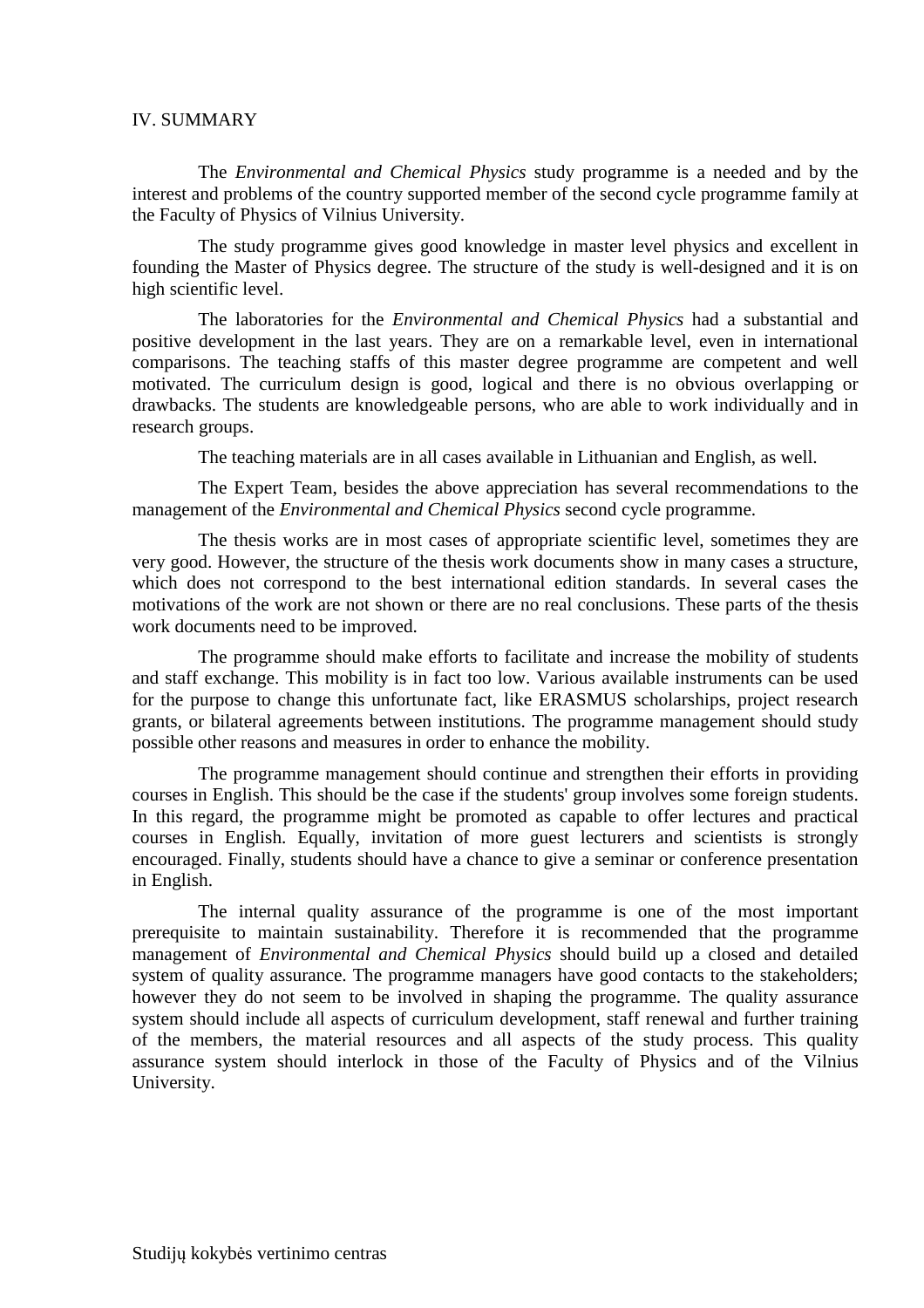### V. GENERAL ASSESSMENT

The study programme *Environmental and Chemical Physics* (state code – 621F30001) at Vilnius University is given **positive** evaluation.

| No. | <b>Evaluation Area</b>                                                                                     | <b>Evaluation Area</b><br>in Points* |
|-----|------------------------------------------------------------------------------------------------------------|--------------------------------------|
| 1.  | Programme aims and learning outcomes                                                                       |                                      |
| 2.  | Curriculum design                                                                                          | 3                                    |
| 3.  | <b>Staff</b>                                                                                               | $\overline{4}$                       |
| 4.  | <b>Material resources</b>                                                                                  | 4                                    |
| 5.  | Study process and assessment (student admission, study process<br>student support, achievement assessment) | 4                                    |
| 6.  | Programme management (programme administration, internal quality<br>assurance)                             | 3                                    |
|     | <b>Total:</b>                                                                                              | 22                                   |

*Study programme assessment in points by evaluation areas*.

\*1 (unsatisfactory) - there are essential shortcomings that must be eliminated;

2 (satisfactory) - meets the established minimum requirements, needs improvement;

3 (good) - the field develops systematically, has distinctive features;

4 (very good) - the field is exceptionally good.

Grupės vadovas:<br>Team leader:

Prof. dr. Adam Kiss

Grupės nariai: Team members: Dr. Rynno Lohmus Habil. dr. Danas Ridikas Prof. habil. dr. Arvaidas Galdikas Darius Eidukynas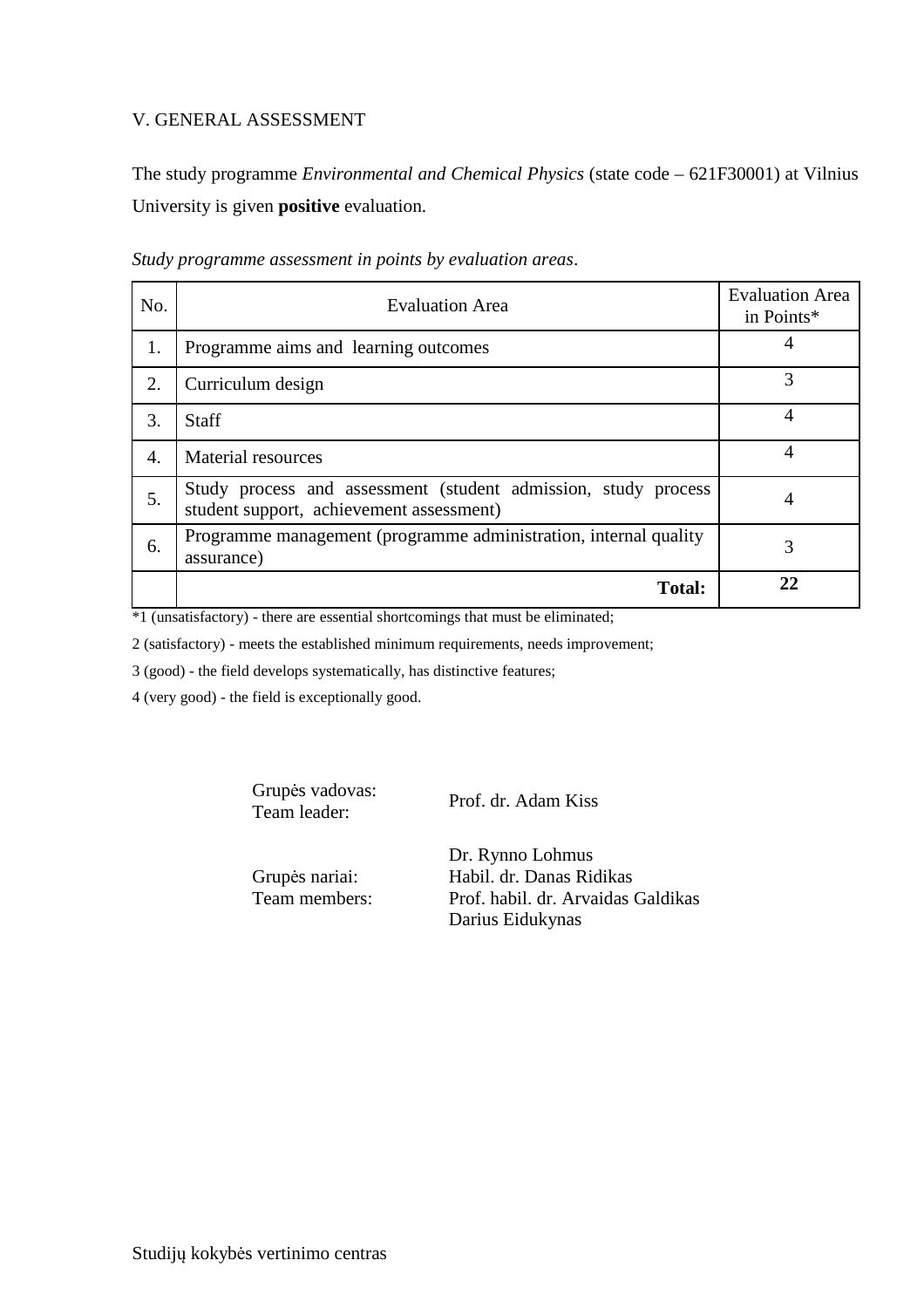#### V. APIBENDRINAMASIS ĮVERTINIMAS

Vilniaus universiteto studijų programa *Aplinkos ir cheminė fizika* (valstybinis kodas – 621F30001) vertinama **teigiamai**.

| Eil. | Vertinimo sritis                                 | <b>Srities</b><br>įvertinimas,<br>balais* |
|------|--------------------------------------------------|-------------------------------------------|
| Nr.  |                                                  |                                           |
| 1.   | Programos tikslai ir numatomi studijų rezultatai |                                           |
| 2.   | Programos sandara                                | 3                                         |
| 3.   | Personalas                                       |                                           |
| 4.   | Materialieji ištekliai                           |                                           |
| 5.   | Studijų eiga ir jos vertinimas                   |                                           |
| 6.   | Programos vadyba                                 | 3                                         |
|      | Iš viso:                                         | 22                                        |

\* 1 - Nepatenkinamai (yra esminių trūkumų, kuriuos būtina pašalinti)

2 - Patenkinamai (tenkina minimalius reikalavimus, reikia tobulinti)

3 - Gerai (sistemiškai plėtojama sritis, turi savitų bruožų)

4 - Labai gerai (sritis yra išskirtinė)

#### <...>

IV. SANTRAUKA

*Aplinkos ir cheminės fizikos* studijų programa yra viena iš Vilniaus universiteto Fizikos fakulteto antrosios studijų pakopos programų, jos būtinumas ir poreikis nulemtas šalies interesų bei problemų.

Ši studijų programa suteikia išsamių magistrinio lygio fizikos žinių ir puikiai pagrindžia fizikos magistro laipsnio suteikimą. Studijų struktūra gerai suplanuota ir yra aukšto mokslinio lygio.

*Aplinkos ir cheminės fizikos* studijų programai skirtos laboratorijos pastaraisiais metais buvo nemažai tobulinamos. Jos yra labai aukšto lygio netgi palyginus su tarptautine praktika. Šios magistrantūros programos dėstytojai gerai pasirengę ir motyvuoti. Programos sandara gera, logiška, dalykai iš esmės nesikartoja, nėra pastebimų trūkumų. Studentai yra kompetentingi, sugebantys dirbti savarankiškai ir tyrimų grupėse.

Mokomoji medžiaga prieinama lietuvių, taip pat ir anglų kalba.

Ekspertų grupė, nepaisant palankaus *Aplinkos ir cheminės fizikos* antrosios pakopos programos įvertinimo, jos vykdymui pateikia keletą rekomendacijų.

Baigiamieji darbai dažniausiai yra tinkamo mokslinio lygio, kartais ir labai geri. Tačiau baigiamųjų darbų struktūra dažnai neatitinka aukščiausių tarptautinių leidybos standartų. Yra keletas atvejų, kai nenurodyta darbų motyvacija arba nepateiktos tikrosios išvados. Šias baigiamojo darbo dalis reikia patobulinti.

Įgyvendinant šią programą, reikėtų pasistengti padidinti studentų judumą ir keitimąsi dėstytojais. Judumas iš tikrųjų per mažas. Yra įvairių priemonių šiai problemai išspręsti, pavyzdžiui, ERASMUS stipendijos, mokslinių tyrimų projektams skirtos dotacijos ir institucijų